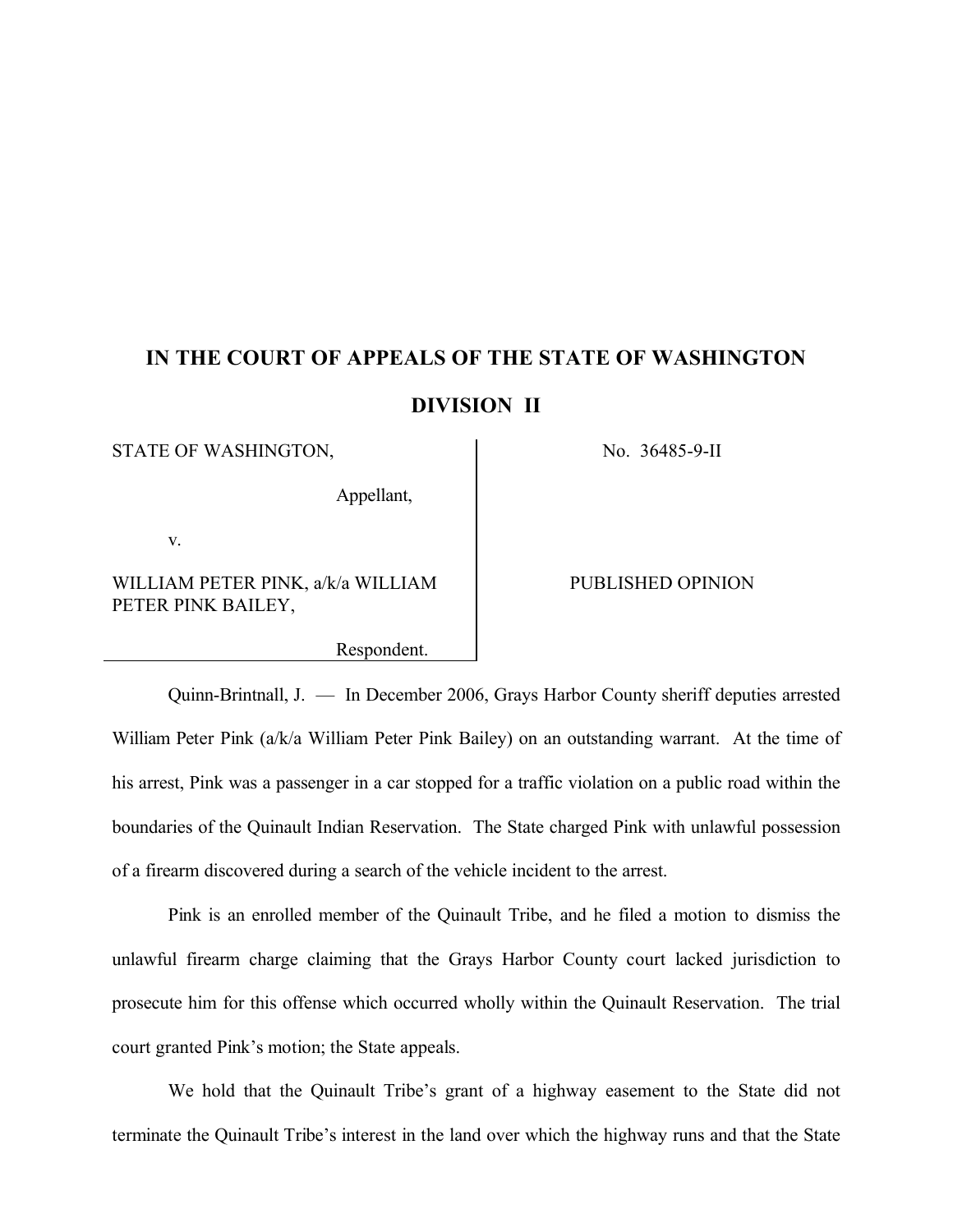did not have jurisdiction to prosecute Pink for unlawfully possessing a firearm on the road running through the tribal land. Accordingly, we affirm.

## FACTS

On December 10, 2006, Grays Harbor County sheriff deputies stopped a vehicle bearing Quinault Tribe license plates traveling on Washington State Highway Route (SR) 109, just south of the Moclips highway. That portion of SR 109 lies within the geographical borders of the Quinault Indian Reservation. The Treaty of Olympia created the Quinault Indian Reservation, which was ratified by Congress in 1859. *Quinault Tribe of Indians v. Gallagher*, 368 F.2d 648, 651 (9th Cir. 1966), *cert. denied*, 387 U.S. 907 (1967). This reservation is located on the Pacific coast near Grays Harbor in Western Washington; the boundaries were confirmed on November 4, 1873. *Quinault Tribe*, 368 F.2d at 651.

Pink, an enrolled member of the Quinault Tribe, was a passenger in a vehicle that had been stopped for having defective equipment: a defective muffler and cracked windshield. During the stop, deputies asked Pink to identify himself and used the information to run a warrants check. After discovering an outstanding warrant, the deputies arrested Pink. The search incident to his arrest revealed a .270 caliber rifle cartridge in Pink's pocket and a .270 caliber rifle in the vehicle. Pink acknowledged that the rifle belonged to him and stated that he was a tribal member with hunting rights. The deputies did not contact the Quinault Tribe's law enforcement agency to request assistance or seek the Quinault Tribe's approval to exercise general criminal jurisdiction over Pink.

Based on these events, the State charged Pink with second degree unlawful possession of a firearm. Pink, a convicted felon, $\frac{1}{1}$  is prohibited from knowingly possessing or owning firearms.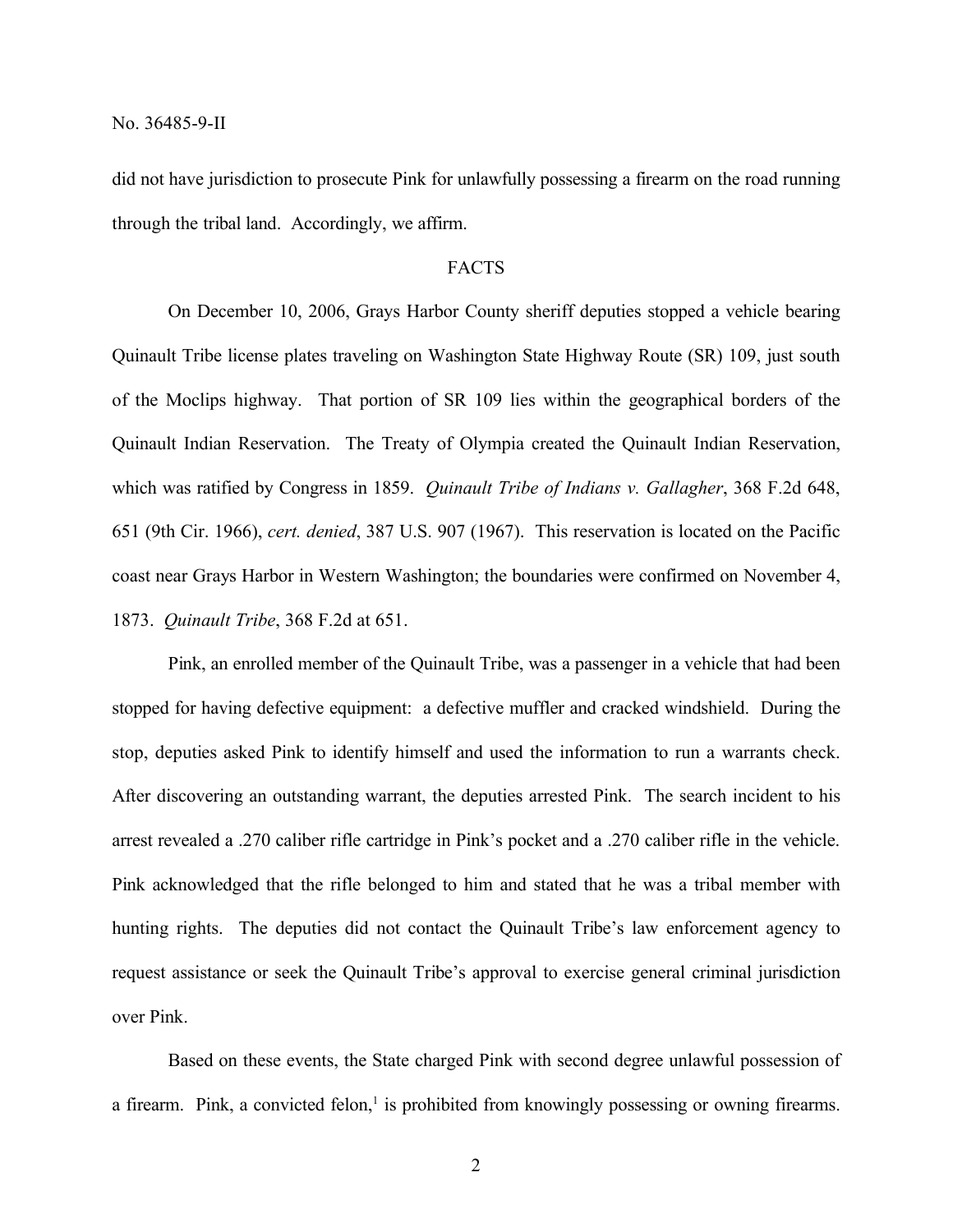RCW 9.41.040.<sup>2</sup> Pink moved for dismissal of the charges, arguing a lack of State criminal jurisdiction. For purposes of the pretrial motion, the parties presented stipulated facts.<sup>3</sup> The trial court granted the motion.

Following the State's appeal, the Quinault Tribe filed a motion requesting permission to intervene<sup>4</sup> or, in the alternative, file an amicus brief. We granted the Quinault Tribe's alternative request and accepted its amicus brief. In its brief, the Quinault Tribe asserts that by charging Pink with unlawfully possessing the firearm on tribal land, the State intruded on its criminal jurisdiction and ignored its sovereignty and authority to govern its own people and property.

In this case, we address whether the State has jurisdiction to prosecute an enrolled tribal member for a violation of Washington State law alleged to have been committed while the tribal member was a passenger on SR 109 within the Quinault Indian Reservation. We hold that, because the alleged violation is unrelated to operating a motor vehicle, the State lacks jurisdiction.

<sup>&</sup>lt;sup>1</sup> Pink's prior felony convictions include a third degree assault (Grays Harbor County Cause No.  $03 - 1 - 200 - 6$ .

<sup>2</sup> RCW 9.41.040(1)(a) states:

A person, whether an adult or juvenile, is guilty of the crime of unlawful possession of a firearm in the first degree, if the person owns, has in his or her possession, or has in his or her control any firearm after having previously been convicted or found not guilty by reason of insanity in this state or elsewhere of any serious offense as defined in this chapter.

<sup>&</sup>lt;sup>3</sup> Because the trial court did not take any testimony and the parties did not dispute the facts for the purposes of the motion, no report of proceedings was created for our review in this case.

<sup>4</sup> The Quinault Tribe did not intervene at the trial court.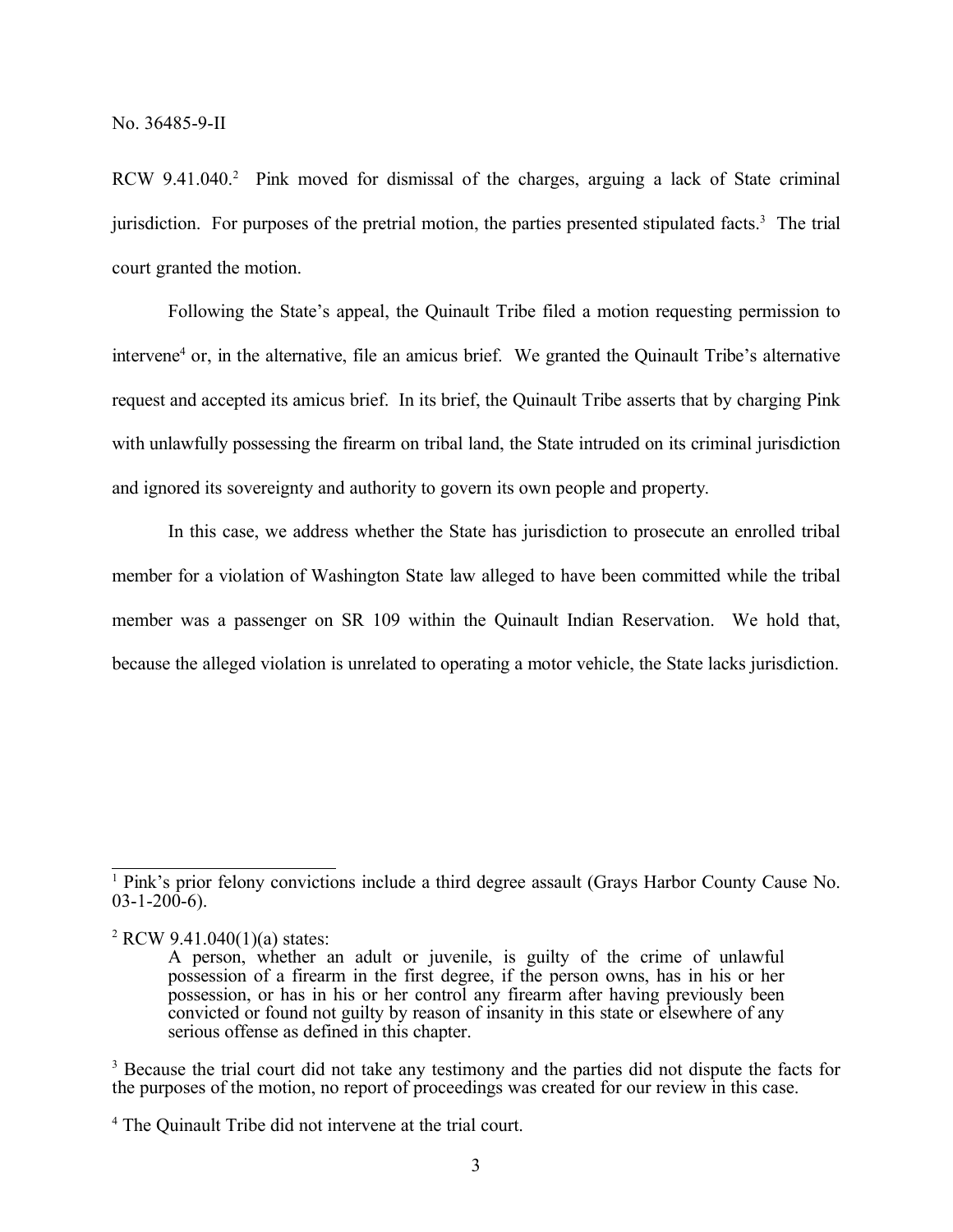## ANALYSIS

State's Criminal Jurisdiction

Generally, the superior court has original jurisdiction in all criminal felony cases and in all proceedings in which jurisdiction has not been vested exclusively in some other court. Wash. Const., art. IV, § 6. The federal courts have exclusive jurisdiction to try an enrolled Native American for the alleged commission, in "Indian country," of most major crimes. *See White v. Schneckloth*, 56 Wn.2d 173, 174, 351 P.2d 919 (1960) (federal courts have exclusive jurisdiction to try tribal members of a crime enumerated in the Ten Major Crimes Act, 18 U.S.C. § 1153).

The State argues that, because the crime was committed while Pink was on SR 109, it had jurisdiction to prosecute him for it even though he is an enrolled member of the Quinault Tribe. We disagree.

We begin with the proposition that the State cannot acquire jurisdiction either by estoppel or by stipulation. *State v. Boyd*, 109 Wn. App. 244, 249, 34 P.3d 912 (2001), *review denied*, 146 Wn.2d 1012 (2002).

When the situs of the crime is undisputed, we decide the issue of territorial jurisdiction as a question of law. *State v. Squally*, 132 Wn.2d 333, 340, 937 P.2d 1069 (1997). The parties stipulated that Pink was charged with unlawfully possessing a firearm on SR 109 within the Quinault Reservation boundaries: thus, the trial court's determination of whether it had personal jurisdiction to hear the charges against Pink is a question of law that we review de novo. *Squally*, 132 Wn.2d at 340-41 (citing *Lewis v. Bours*, 119 Wn.2d 667, 669, 835 P.2d 221 (1992); *Joy v. Kaiser Aluminum & Chem. Corp.*, 62 Wn. App. 909, 911, 816 P.2d 90 (1991)).

Here, the parties do not dispute the locus of the alleged criminal acts; instead, they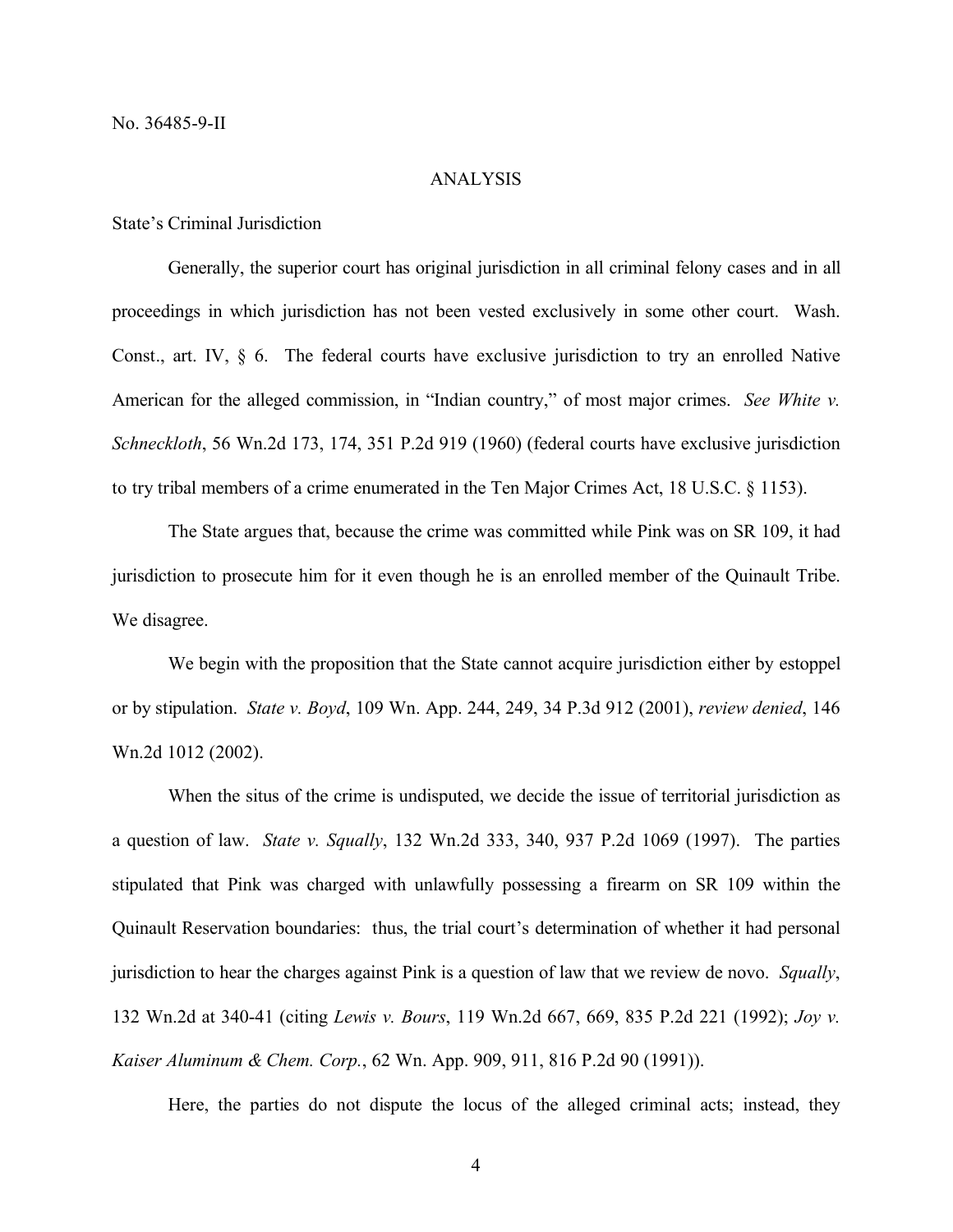disagree on whether the State possesses general criminal jurisdiction over the lands attached to SR 109 to which the Quinault Tribe granted the State an easement.

A. Public Law 280 and RCW 37.12.010

In 1953, Congress enacted federal legislation authorizing states to impose concurrent state jurisdiction in Indian country with or without tribal consent. Public Law 280, Pub. L. No. 85- 280, 67 Stat. 588 (1953). The Washington Legislature, however, elected to extend civil and criminal jurisdiction only to those reservations requesting that it do so. Ch. 37.12 RCW; *Washington v. Confederated Bands & Tribes of Yakima Indian Nation*, 439 U.S. 463, 471-72, 99 S. Ct. 740, 58 L. Ed. 2d 740 (1979); *see Cross v. Comm'r of Internal Revenue*, 126 Wn.2d 43, 46-49, 891 P.2d 26 (1995) (discussing the history of Public Law 280 (codified as amended at 18 U.S.C. § 1162; 25 U.S.C. §§ 1321-1326; 28 U.S.C. § 1360)).

But in 1963, the Washington Legislature extended its jurisdiction, without tribal consent, to include state criminal and civil jurisdiction over all non-Indians in Indian country, Indians on feepatented land on reservations, and Indians on tribally-owned or individually allotted lands held in trust by the federal government. RCW 37.12.010; *Quinault Tribe*, 368 F.2d at 651-52; *State v. Sohappy*, 110 Wn.2d 907, 909, 757 P.2d 509 (1988). The legislature did not assert general jurisdiction but set forth eight categories of cases over which it would assert jurisdiction. RCW 37.12.010(1)-(8). These excepted categories include: (1) compulsory school attendance; (2) public assistance; (3) domestic relations; (4) mental illness; (5) juvenile delinquency; (6) adoption proceedings; (7) dependent children; and (8) operation of motor vehicles on the public streets, alleys, roads, and highways. RCW  $37.12.010(1)$ -(8).<sup>5</sup>

<sup>&</sup>lt;sup>5</sup> The United States Supreme Court held that RCW 37.12.010 is constitutional and complies with Public Law 280. *Yakima Indian Nation*, 439 U.S. at 473-74.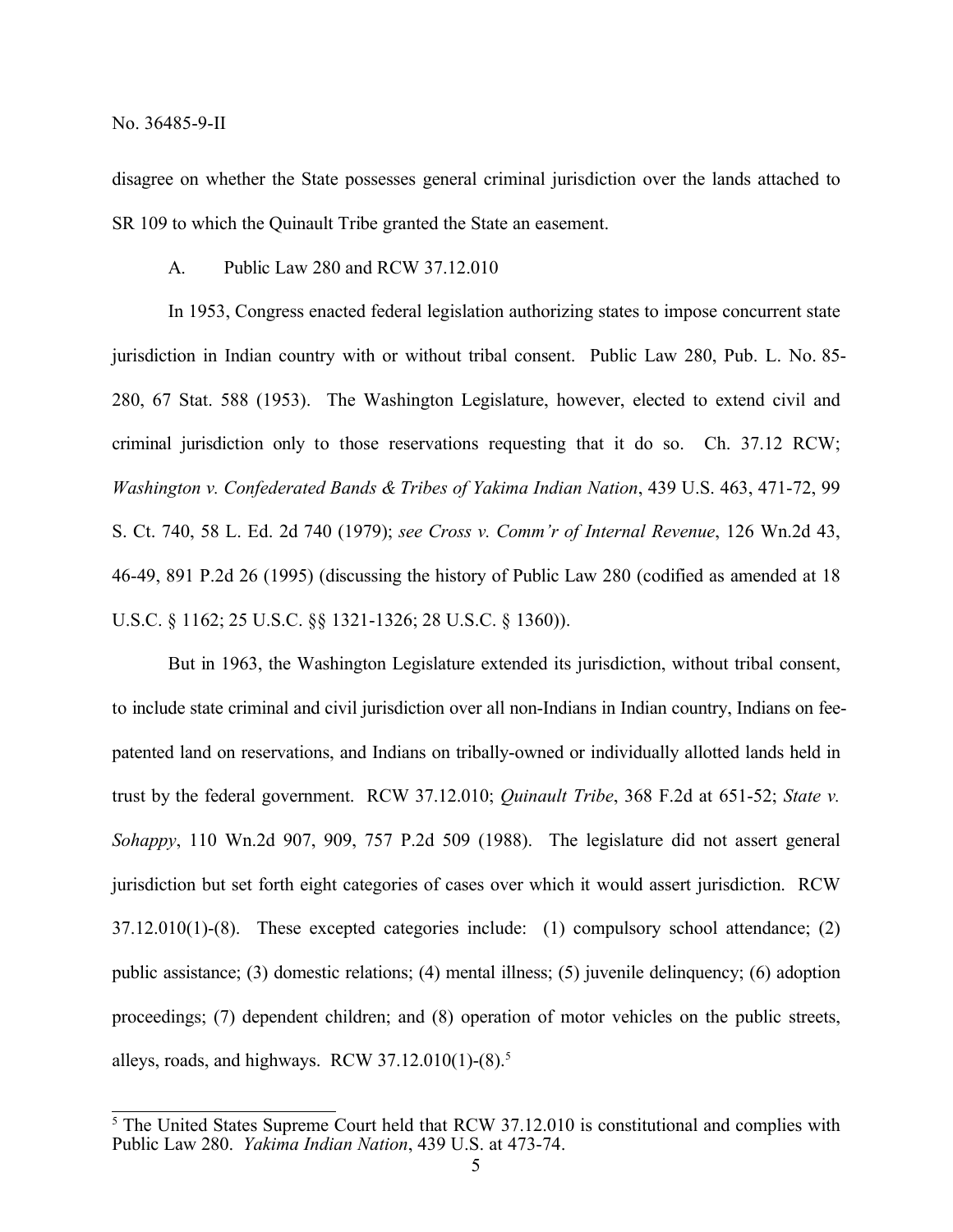In 1968, Congress narrowed the states' powers under Public Law 280 by enacting the Indian Civil Rights Act of 1968, 25 U.S.C. § 1321. Under the act, a state may not assume criminal jurisdiction without the consent of the tribe. This jurisdictional limitation was not retroactive; jurisdiction a state assumed before the 1968 act was not displaced. *State v. Hoffman*, 116 Wn.2d 51, 68-69, 804 P.2d 577 (1991).

On May 20, 1957, the Quinault Tribe granted the State a right-of-way easement across the portion of SR 109 within the reservation boundaries. 25 U.S.C. §§ 323-328. A map documenting the easement was certified on February 8, 1959.

In addition, on April 22, 1958, the Quinault Indian Tribal Council enacted a resolution requesting that the State of Washington extend its criminal and civil jurisdiction to include the Quinault Tribe and Reservation. *Quinault Tribe*, 368 F.2d at 652. On May 15, 1958, the State governor issued a proclamation extending State jurisdiction to the reservation effective July 14, 1958. RCW 37.12.020; *Quinault Tribe*, 368 F.2d at 652.

But in 1965, the Quinault Tribe petitioned for retrocession of State jurisdiction and, in 1969, the United States accepted the Quinault Tribe's request. *See Comenout v. Burdman*, 84 Wn.2d 192, 197-98, 525 P.2d 217 (1974) (detailing the history of State jurisdiction over the Quinault Tribe; jurisdiction exercised by the State over the Quinault Tribe under RCW 37.12.010- .060 was excepted from the retrocession of jurisdiction to the United States), *dismissed*, 420 U.S. 915 (1975); *see also* 25 U.S.C. § 1323 (the United States Secretary of the Interior is authorized to accept a retrocession by any state of all or any measure of the criminal jurisdiction acquired by a state). Under these laws, except for the enumerated categories listed in RCW 37.12.010, the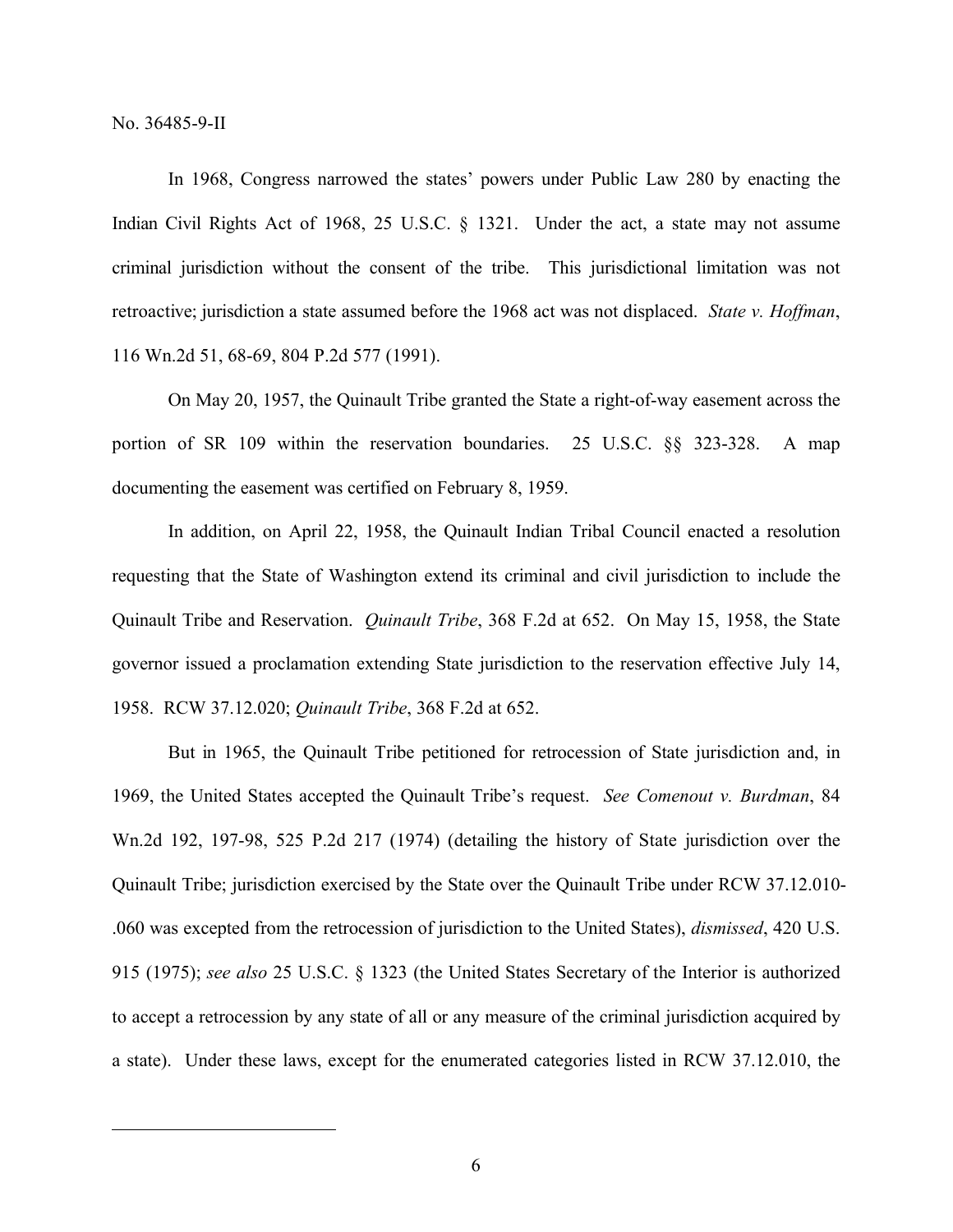State lacks criminal jurisdiction over members of the Quinault Tribe while on tribal lands within the reservation. RCW 37.12.010; *State v. Cooper*, 130 Wn.2d 770, 774, 928 P.2d 406 (1996).

B. Tribal Lands and Right-of-Way Easements

Generally, the State's criminal jurisdiction extends across the geographical boundary of the reservation. RCW 37.12.010. Except for the eight categories noted above, however, the State has no jurisdiction over enrolled tribal members for matters occurring on their "tribal lands or allotted lands." RCW 37.12.010; *Cooper*, 130 Wn.2d at 775-76.

When land is tribal trust land, title is held by the federal government in trust for the tribe as a community. When the land is allotted land, title is held by individual tribal members in trust for the community subject to restrictions against alienation by the holder. *Somday v. Rhay*, 67 Wn.2d 180, 184, 406 P.2d 931 (1965). The tribe has no jurisdiction over land owned by the United States, which holds title to the land in fee simple. *Somday*, 67 Wn.2d at 184. In addition, lands held in fee simple by the State are not lands "held in trust by the United States"; and the State has jurisdiction over fee lands it owns within a reservation. RCW 37.12.010; *Yakima Indian Nation*, 439 U.S. at 475.

But in this case, the Quinault Tribe did not sell the State the land that runs under SR 109. Instead, it granted the State an easement to "build and maintain SR109 over this portion of the Quinault Reservation." Clerk's Papers at 22. The State does not present any evidence showing that the Quinault Tribe ceded any interest in this land to the State beyond granting the highway easement. Nevertheless, the State asserts that our Supreme Court's holding in *Somday* supports its argument that the easement grants it jurisdiction to prosecute all crimes committed on SR 109. We disagree with this argument because, in *Somday*, the tribe granted the State a fee simple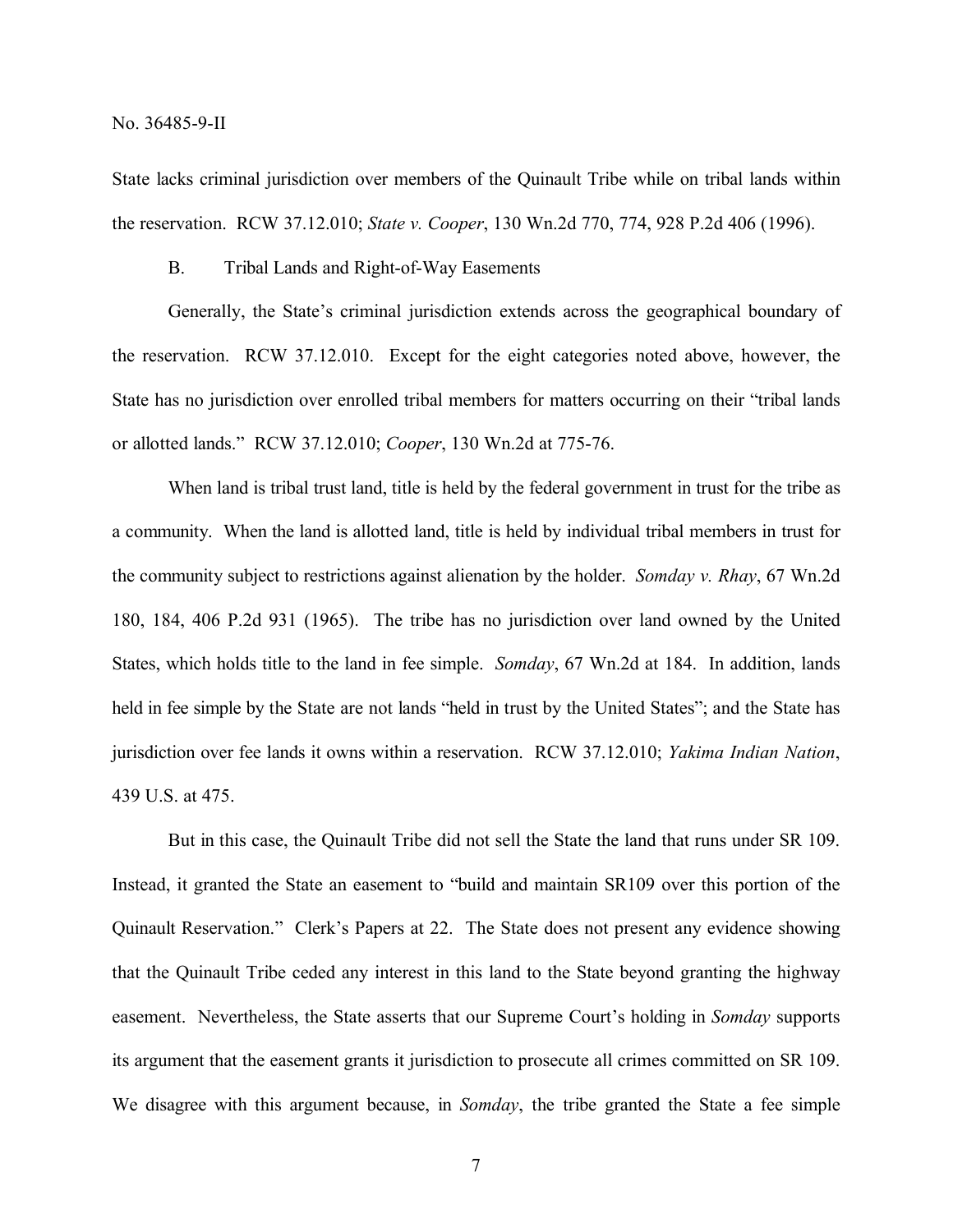patent, not a right-of-way easement. 67 Wn.2d at 180.

Somday, a Colville Tribe enrolled member, challenged his guilty plea to a second degree assault, which took place within the boundaries of the Colville Indian Reservation on the right-ofway of a State highway in Elmer City, Washington. *Somday*, 67 Wn.2d at 180-81. In addition to the voluntariness of his plea, Somday also challenged his arrest and incarceration for want of jurisdiction. Somday asserted that the trial court lacked jurisdiction because the highway right-ofway was located on tribal or allotted land. *Somday*, 67 Wn.2d at 181. Our Supreme Court held that the tribe had no remaining interest in the highway where the offense was committed because it had included the right-of-way in the 1935 fee simple grant to the State. The land on which Somday had committed his assault was, therefore, State land, not "tribal lands or allotted lands" under RCW 37.12.010. *Somday*, 67 Wn.2d at 184.

Here, unlike the Colville Tribe's grant of a fee interest in *Somday*, the Quinault Tribe only granted the State a right-of-way easement. Thus, here, the Quinault Tribe retained its ownership interest in its land. "An easement is an interest which one person has in the land *of another*. It is a nonpossessory interest in land which is in possession of another." *Butler v. Craft Eng. Constr. Co.*, 67 Wn. App. 684, 697, 843 P.2d 1071 (1992) (citing Restatement of Property § 450, comments a, e (1944)). We hold that the Quinault Tribe did not transfer ownership of the land to the State over which the State built and maintains SR 109. *Olympia v. Palzer*, 107 Wn.2d 225, 229, 728 P.2d 135 (1986).

In this case, the State asserts that, because it has "sole responsibility for the highway's construction, maintenance, and repair," the Quinault Tribe, "[i]n essence, . . . has relinquished all control over the public highway to the State." Appellant's Br. at 6. This circumstance, it argues,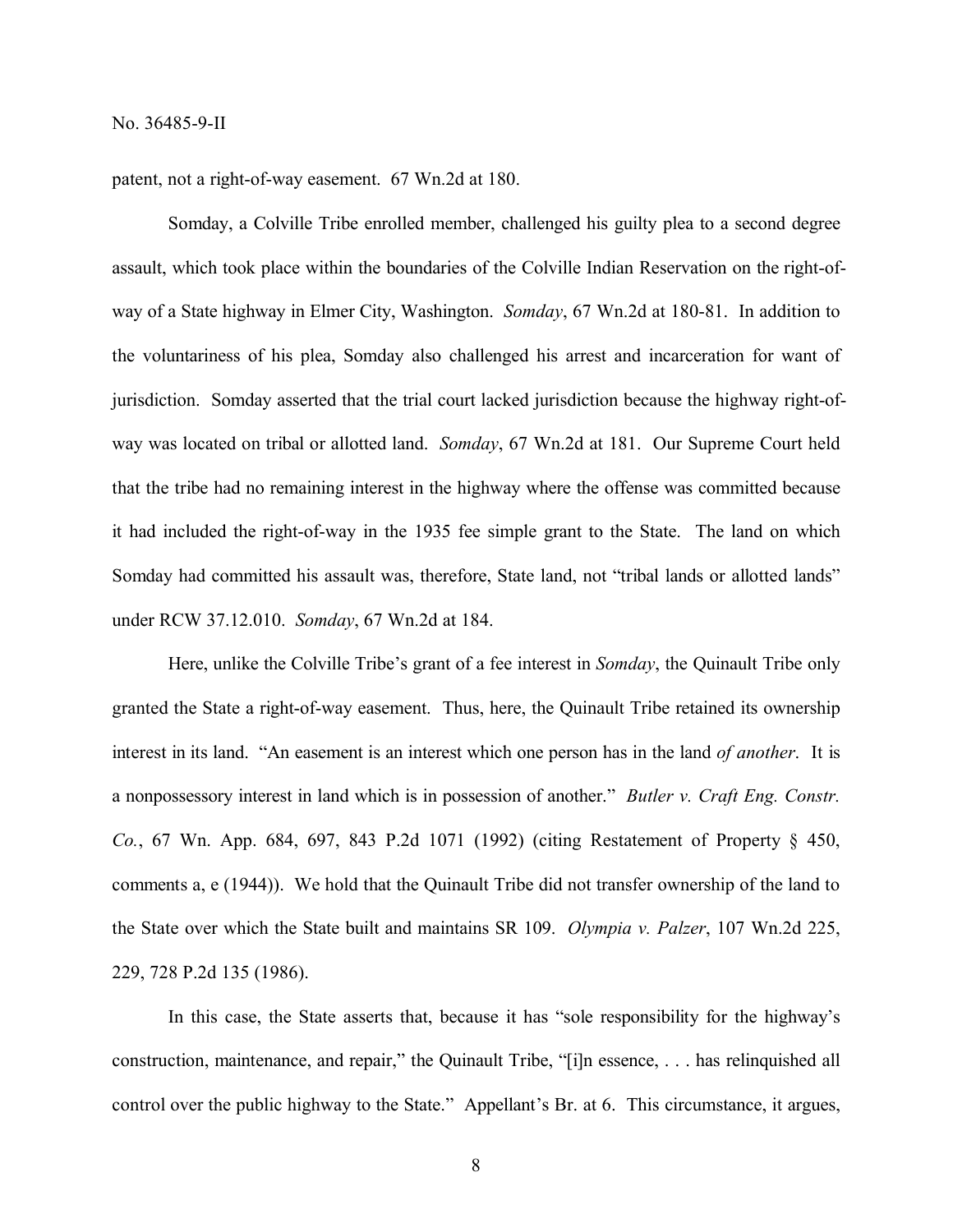makes the land equivalent non-Indian fee land.<sup>6</sup> Again, we disagree.

"Indian country" is defined as all land within the limit of any Indian reservation, "notwithstanding the issuance of any patent, and, *including rights-of-way*." 18 U.S.C. § 1151 (emphasis added). *See, e.g.*, *DeCoteau v. Dist. County Court for the Tenth Judicial Dist.*, 420 U.S. 425, 427 n.2, 95 S. Ct. 1082, 43 L. Ed. 2d 300 (1975) (land within reservation is subject to tribal and federal jurisdiction including rights-of-way); *Confederated Tribes of Colville Reservation v. Washington*, 938 F.2d 146 (9th Cir. 1991) (public roads are within and, therefore, part of the reservation); *Ortiz-Barraza v. United States*, 512 F.2d 1176, 1180 (9th Cir. 1975) ("Rights of way running through a reservation remain part of the reservation and within the territorial jurisdiction of the tribal police.") (citing *Gourneau v. Smith*, 207 N.W.2d 256 (N.D. 1973)); *Enriquez v. Superior Court*, 115 Ariz. 342, 565 P.2d 522 (Ct. App. 1977) (granting of easement for public highway running through reservation does not alter status as "Indian country").

In this case, nothing in the statute or the easement suggests any intention that the State assume or the Quinault Tribe grant criminal jurisdiction over tribal members on the highway. RCW 37.12.010. Moreover, the State has not shown that the Quinault Tribe relinquished its interest in the land. Accordingly, the State's public roads within the reservation, including SR

<sup>6</sup> To further support its argument that right-of-way is not "tribal lands or allotted lands," the State cites *Strate v. A-1 Contractors*, 520 U.S. 438, 117 S. Ct. 1404, 137 L. Ed. 2d 661 (1997), and (2) *Big Horn County Electric Cooperative, Inc. v. Adams*, 219 F.3d 944 (9th Cir. 2000). But neither case addresses the State's general criminal jurisdiction. The State's reliance is misplaced.

In *Strate*, the issue pertained to a question of *tribal jurisdiction* over the conduct of nonmembers on a public highway within the boundary of the reservation. In *Big Horn*, the Ninth Circuit of the United States Court of Appeals addressed whether the Crow Tribe had *regulatory jurisdiction* to tax a *non-member utility* located on congressionally-granted rights-of-way land.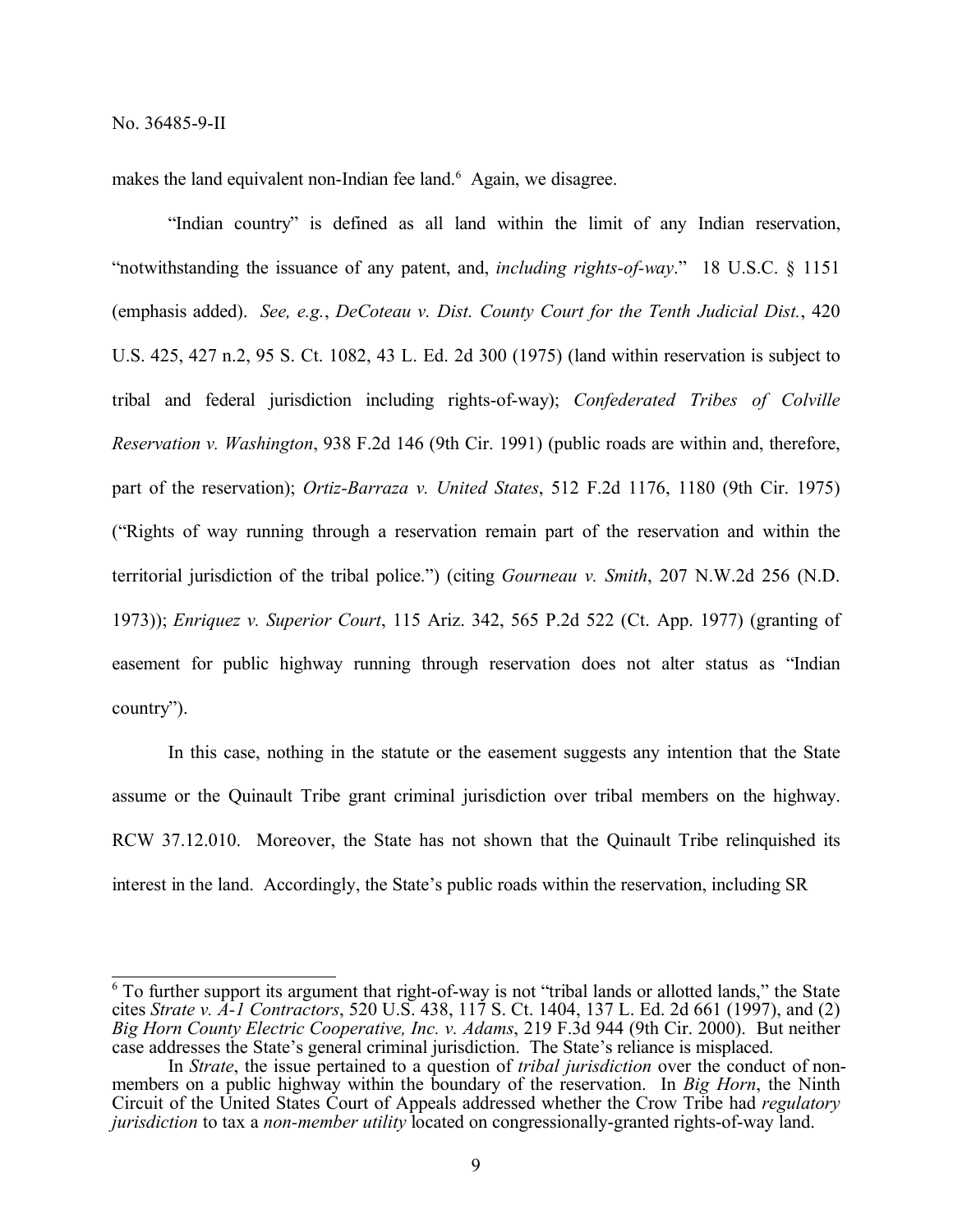109, remain part of the Quinault Reservation and, absent the exceptions set out in RCW 37.12.010(1)-(8), the Quinault Tribe continues to have jurisdiction to prosecute crimes committed on this land by tribal members.

*State v. Ambro*, 142 Idaho 77, 123 P.3d 710 (Ct. App. 2005), illustrates our holding that the State lacks general criminal jurisdiction over the section of SR 109 that runs through the reservation. *Ambro* addresses an Idaho statutory exception, Idaho Code (I.C.) § 67-5101(G), similar to Washington's statutory exception under RCW 37.12.010(8).

In *Ambro*, a tribal officer stopped Ambro, an enrolled member of the Coeur d'Alene Tribe, for an alleged traffic infraction within the Coeur d'Alene Indian Reservation on a highway maintained by the State of Idaho. *Ambro*, 142 Idaho at 78. A county sheriff's officer then arrested Ambro on an outstanding bench warrant for an unrelated case. *Ambro*, 142 Idaho at 78. While searching Ambro incident to her arrest, the sheriff's officer discovered methamphetamine. The *Ambro* court held that Idaho lacked subject matter jurisdiction to prosecute Ambro for the controlled substance she possessed on the reservation, regardless of whether it was found during a traffic stop or on a state-maintained highway because, for the state to have criminal jurisdiction under Idaho's statutory exception, I.C. § 67-5101(G), the crime must concern "the operation and management" of motor vehicles on highways and roads maintained by the county or state. 142 Idaho at 82. And on the facts of the *Ambro* case, possession of a controlled substance did not concern the operation or management of motor vehicles. 142 Idaho at 83. 7

Similarly, here, Pink's alleged firearms violation did not concern the operation of a vehicle. *See Ambro*, 142 Idaho at 83. As discussed above, RCW 37.12.010 specifically provides

<sup>7</sup> We note that Ambro was not stopped for driving under the influence. *Ambro*, 142 Idaho at 82.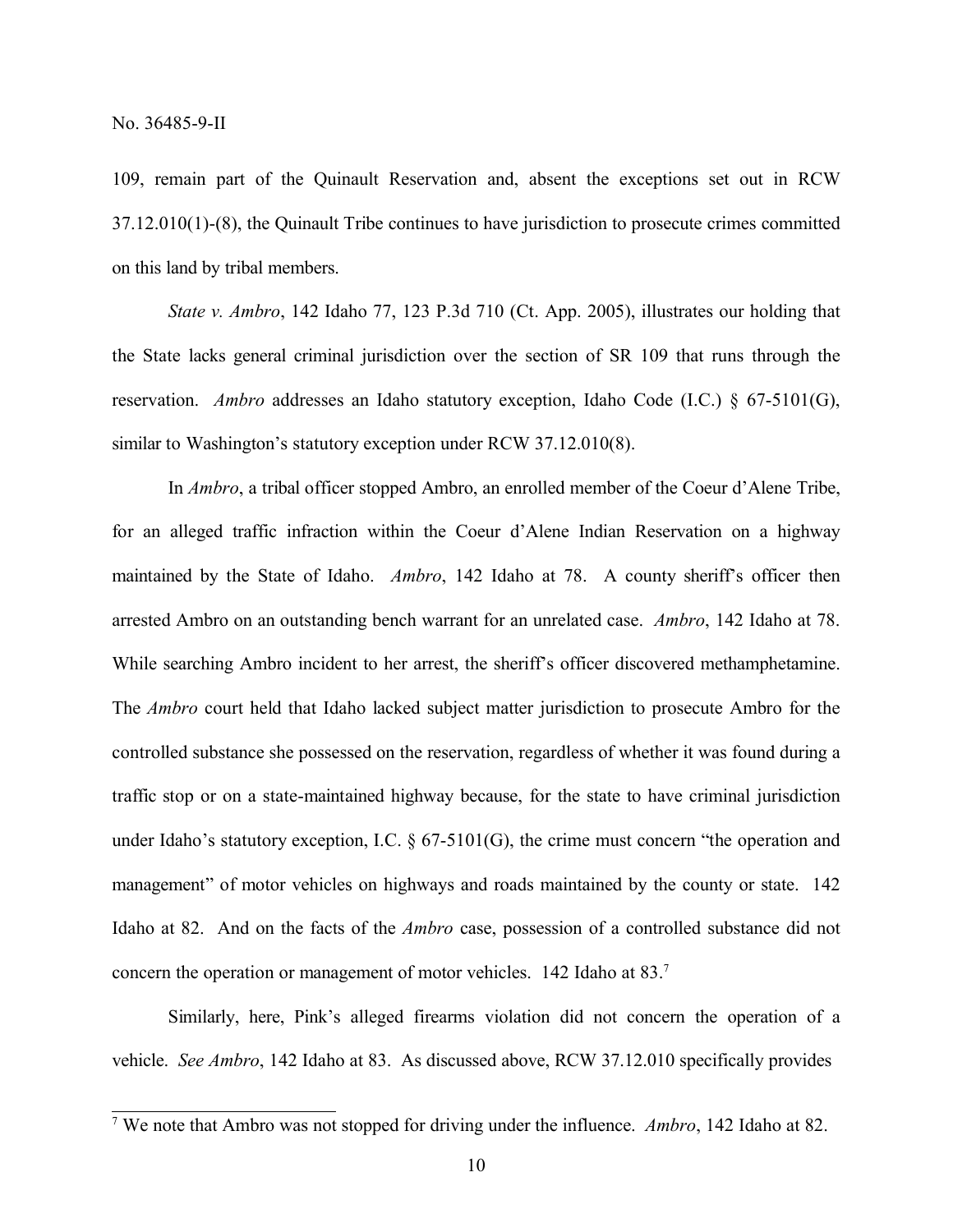for the State's assumption of jurisdiction over tribal members on reservations for matters involving the "[o]peration of motor vehicles upon the public streets, alleys, roads and highways." RCW 37.12.010(8). But here, Pink was not operating<sup>8</sup> a motor vehicle. He was a passenger in a motor vehicle when the deputies arrested him. Thus, the exception of RCW 37.12.010(8), which gives the State jurisdiction over crimes concerning the operation of motor vehicles, does not apply.<sup>9</sup>

We hold that, because he did not commit any traffic violations involving the operation of a motor vehicle, the State lacked the jurisdiction necessary to prosecute Pink, an enrolled tribal member, for allegedly unlawfully possessing a firearm in violation of RCW 9.41.040 on SR 109 within the Quinault Tribe lands.<sup>10</sup>

<sup>&</sup>lt;sup>8</sup> An "operator or driver" is "every person who drives or is in actual physical control of a vehicle." RCW 46.04.370. *See Tyrrell v. Farmers Ins. Co. of Washington*, 140 Wn.2d 129, 137, 994 P.2d 833 (2000) ("A motor vehicle is being operated as a motor vehicle when it is being driven or when it is stopped while being driven.").

<sup>&</sup>lt;sup>9</sup> The State implies that RCW 37.12.010 is ambiguous because "[l]ogically, it makes no sense to parse out different parts of a single event." Br. of Appellant at 8. This argument disregards the long standing federal and state constitutional requirements requiring the parsing out of a single event in the context of a traffic stop. *Delaware v. Prouse*, 440 U.S. 648, 654, 99 S. Ct. 1391, 59 L. Ed. 2d 660 (1979); *State v. Cole*, 73 Wn. App. 844, 871 P.2d 656, *review denied*, 125 Wn.2d 1003 (1994). A valid traffic stop for a traffic infraction does not automatically give the officer probable cause to arrest the passenger. *See Cole*, 73 Wn. App. 844.

<sup>&</sup>lt;sup>10</sup> The State has not complied with federal statutes that might allow it to assume general criminal jurisdiction. The statutory method provides:

The consent of the United States is hereby given to any State not having jurisdiction over criminal offenses committed by or against Indians in the areas of Indian country situated within such State to assume, *with the consent of the Indian tribe* occupying the particular Indian country or part thereof which could be affected by such assumption, such measure of jurisdiction over any or all of such offenses committed within such Indian country or any part thereof as may be determined by such State to the same extent that such State has jurisdiction over any such offense committed elsewhere within the State, and the criminal laws of such State shall have the same force and effect within such Indian country or part thereof as they have elsewhere within that State.

<sup>25</sup> U.S.C. § 1321(a) (emphasis added).